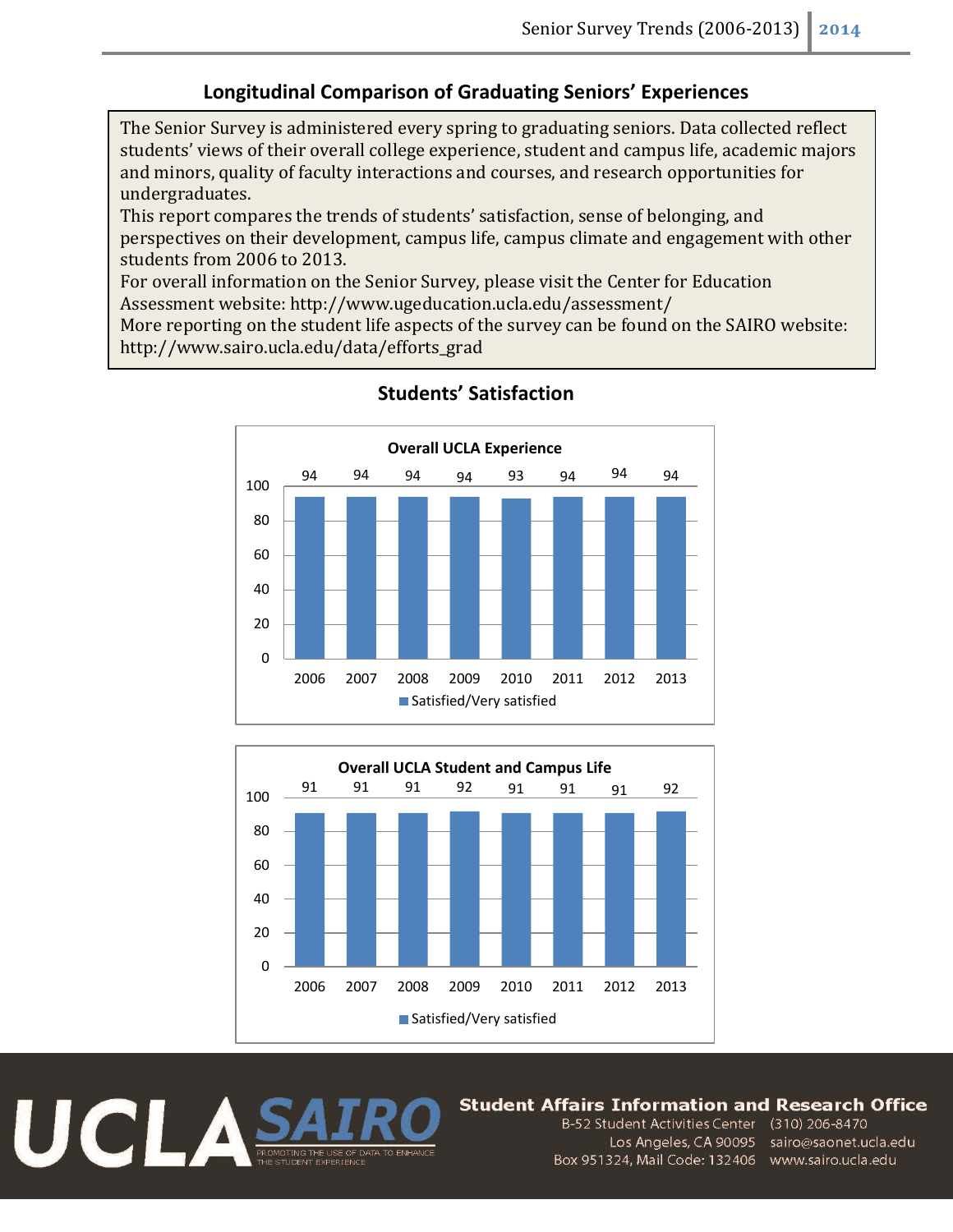



**Sense of Belonging**

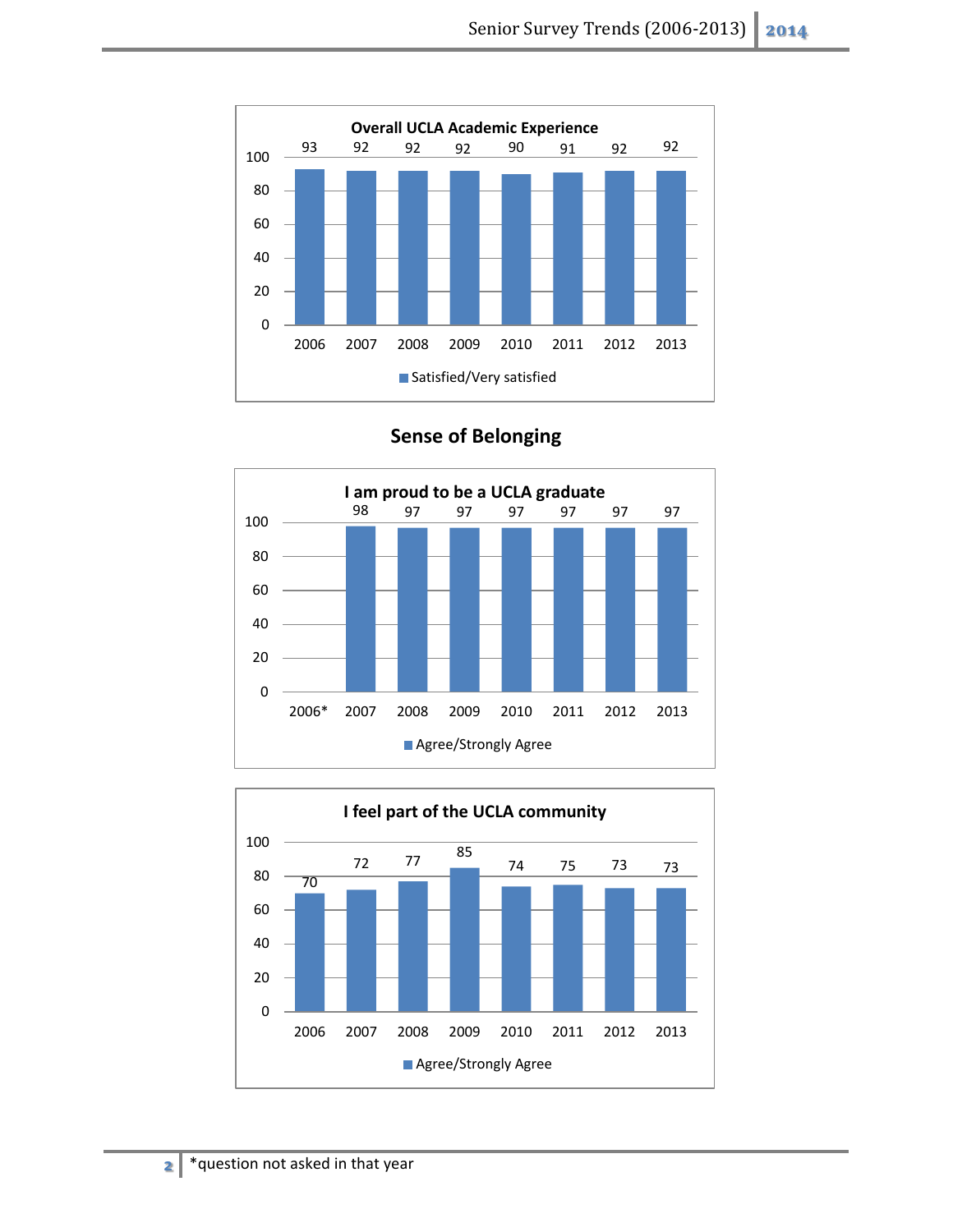

**Skills Developed at UCLA: Academic/Analytical Skills**



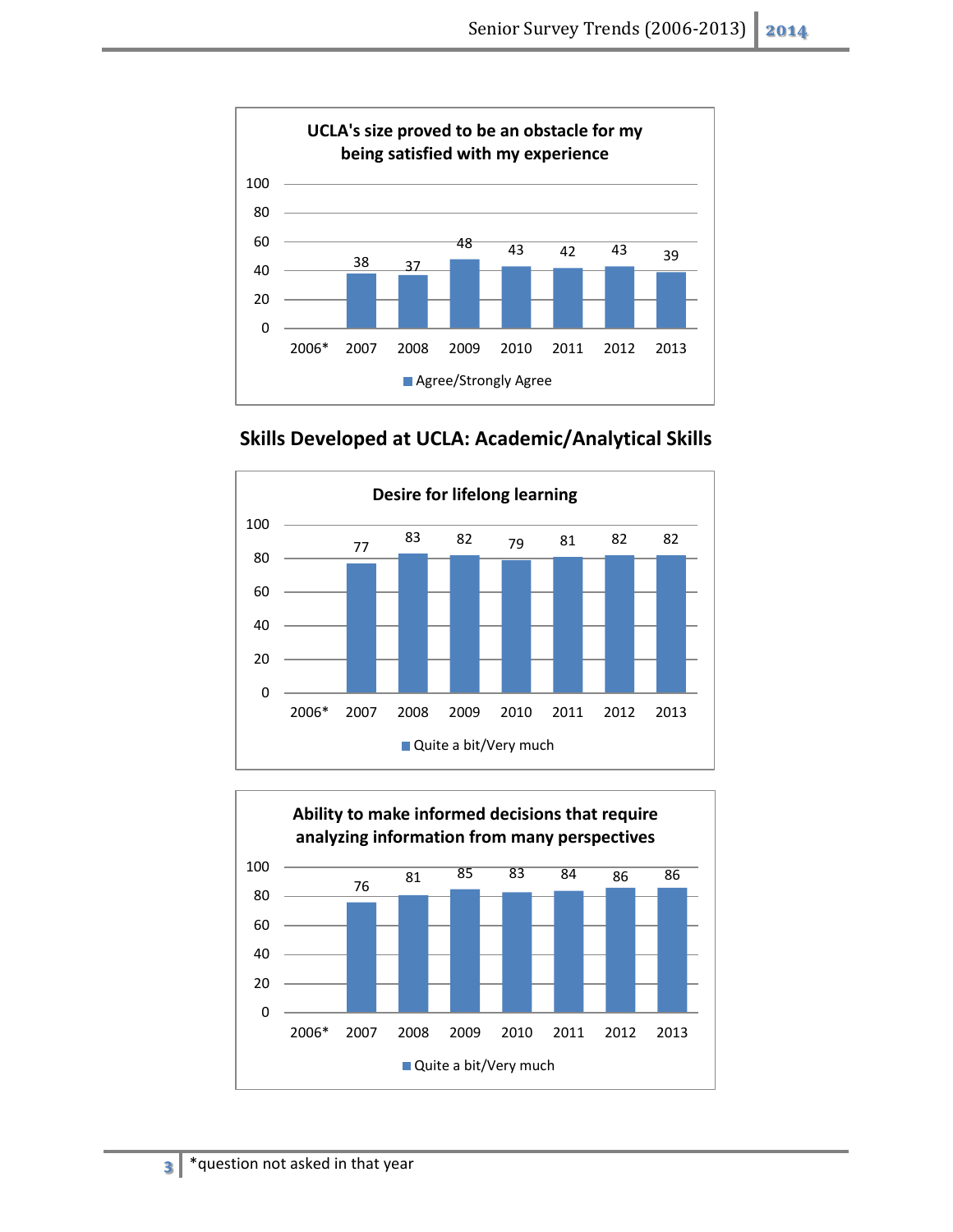



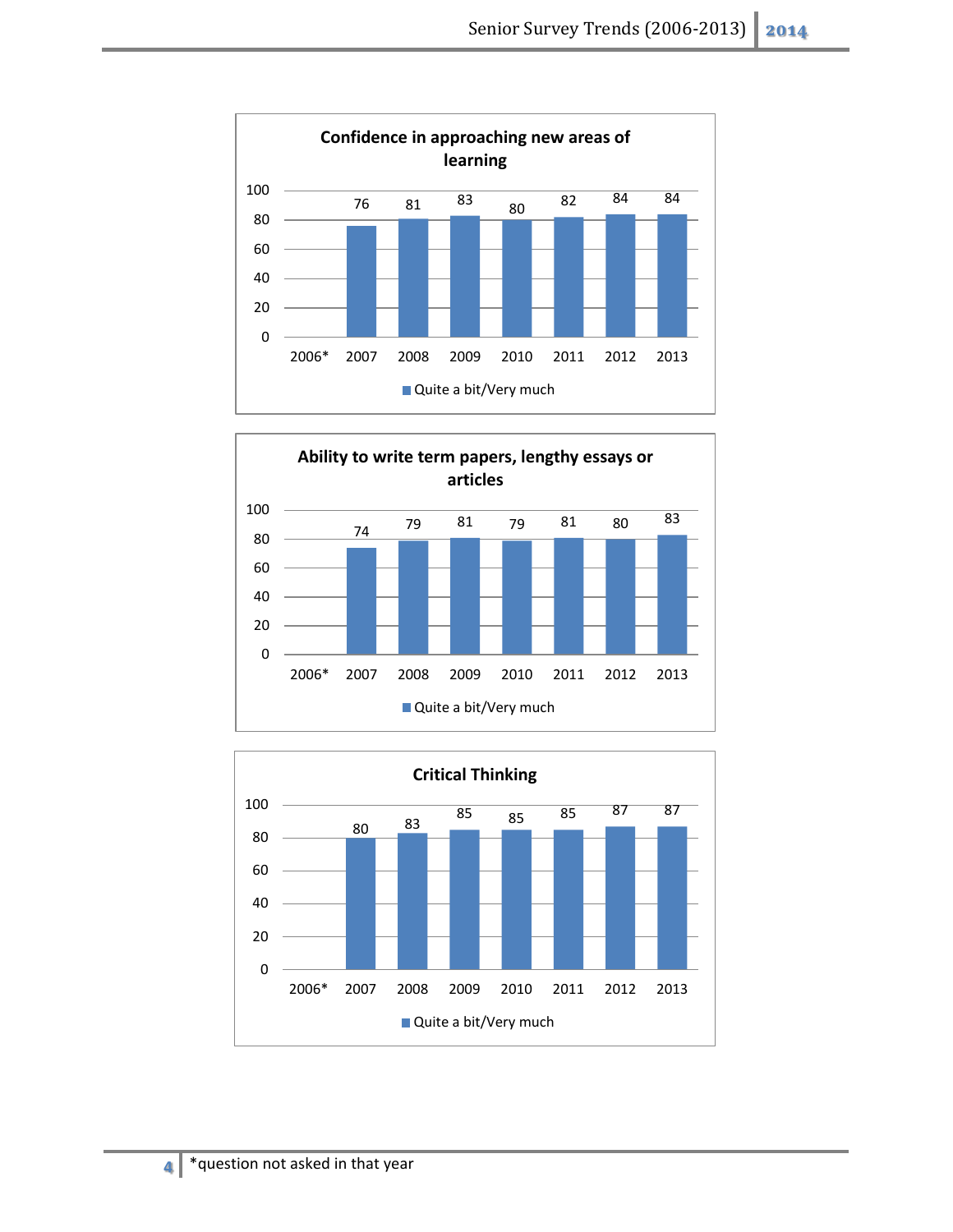



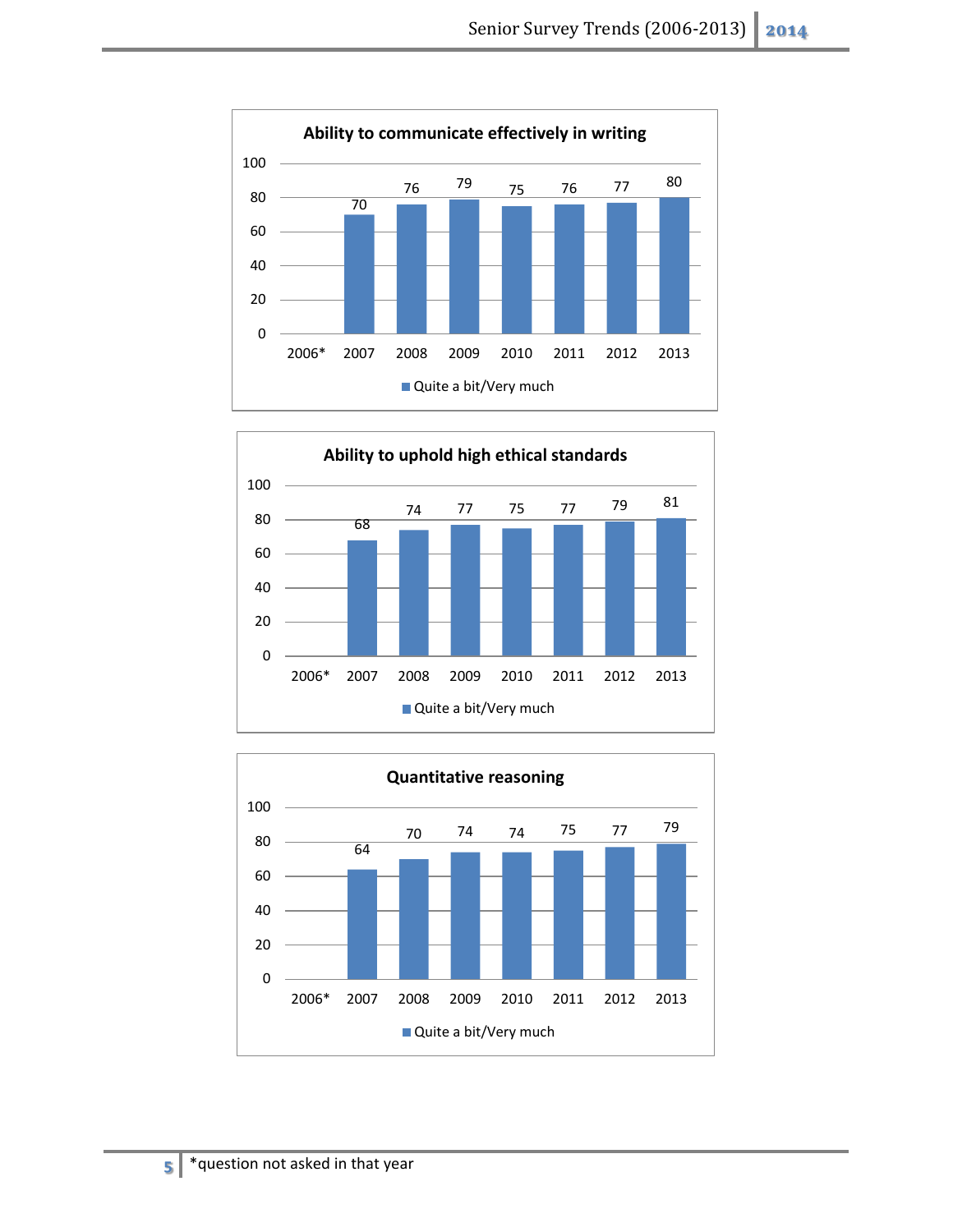

# **Skills Developed at UCLA: Intra-Personal Skills**



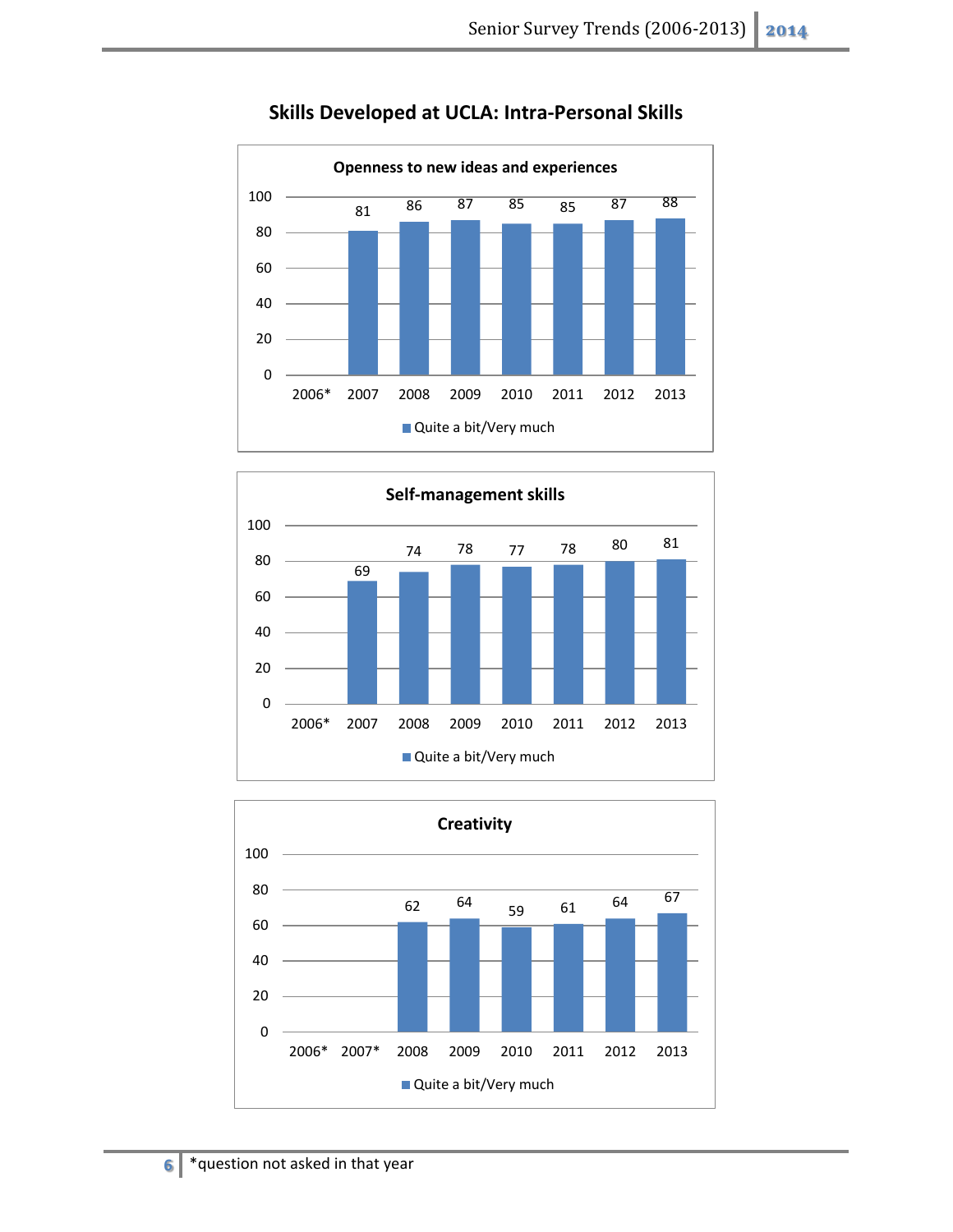

#### **Skills Developed at UCLA: Intergroup Skills**



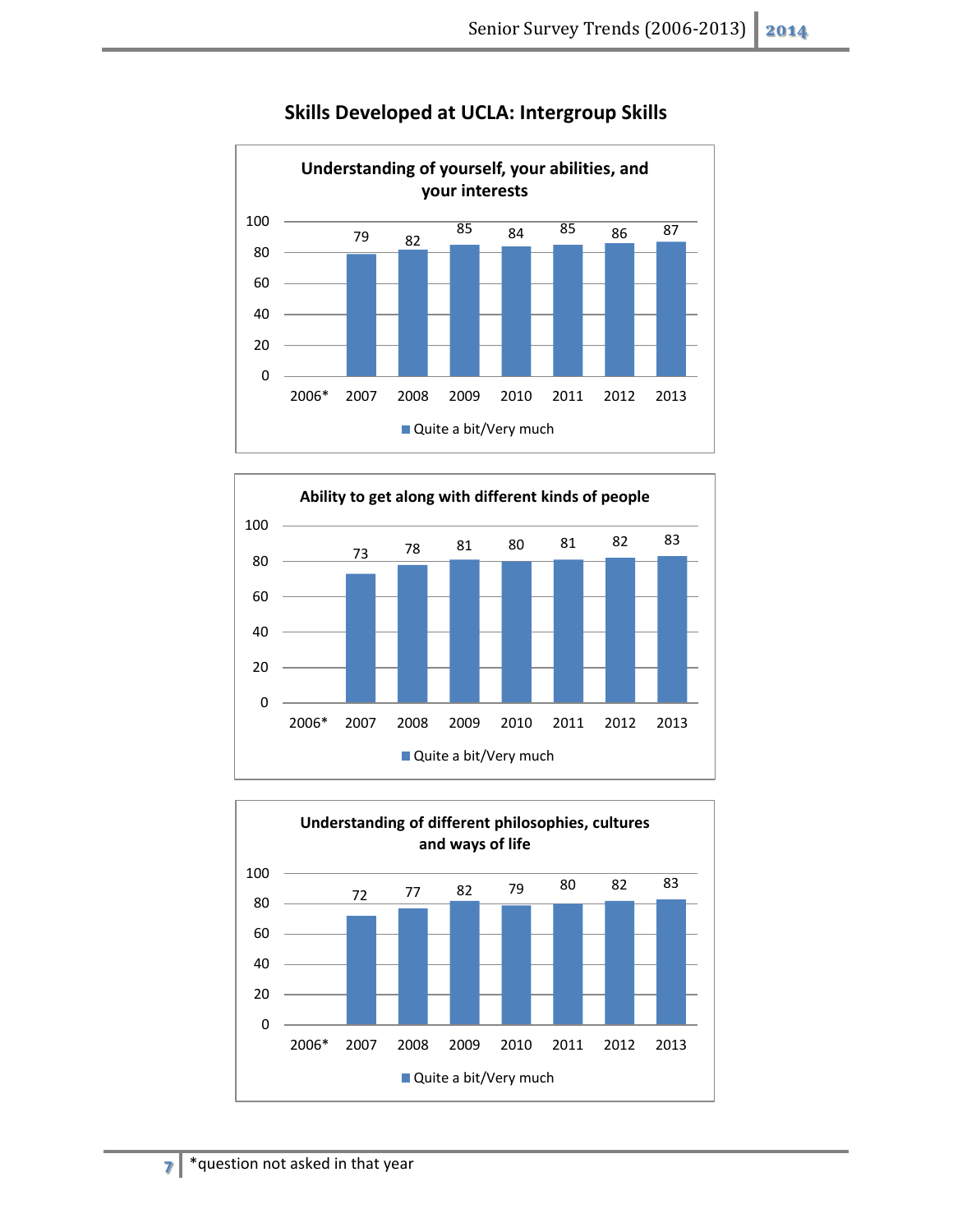



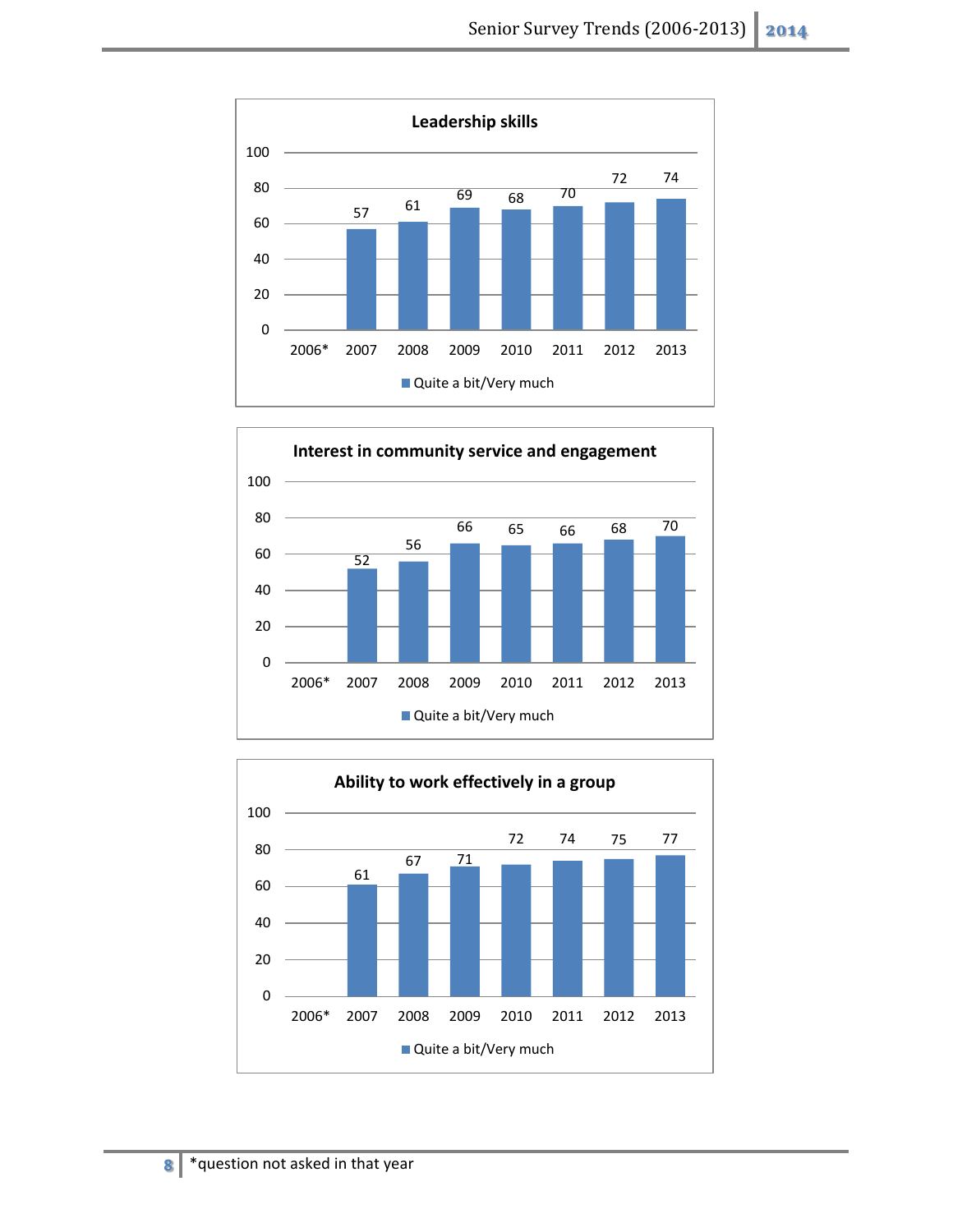

# **Extent of Engagement with Diverse Others**



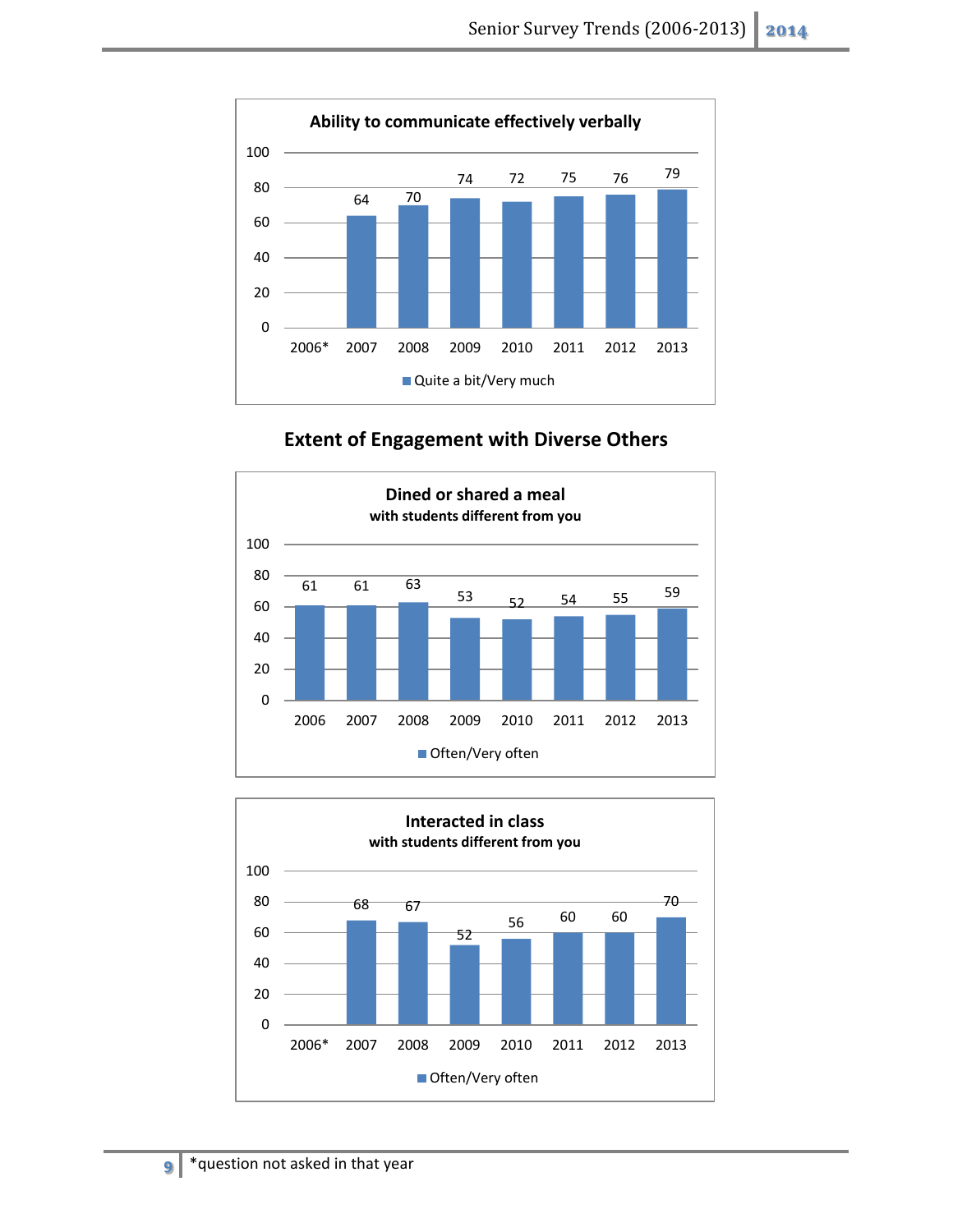



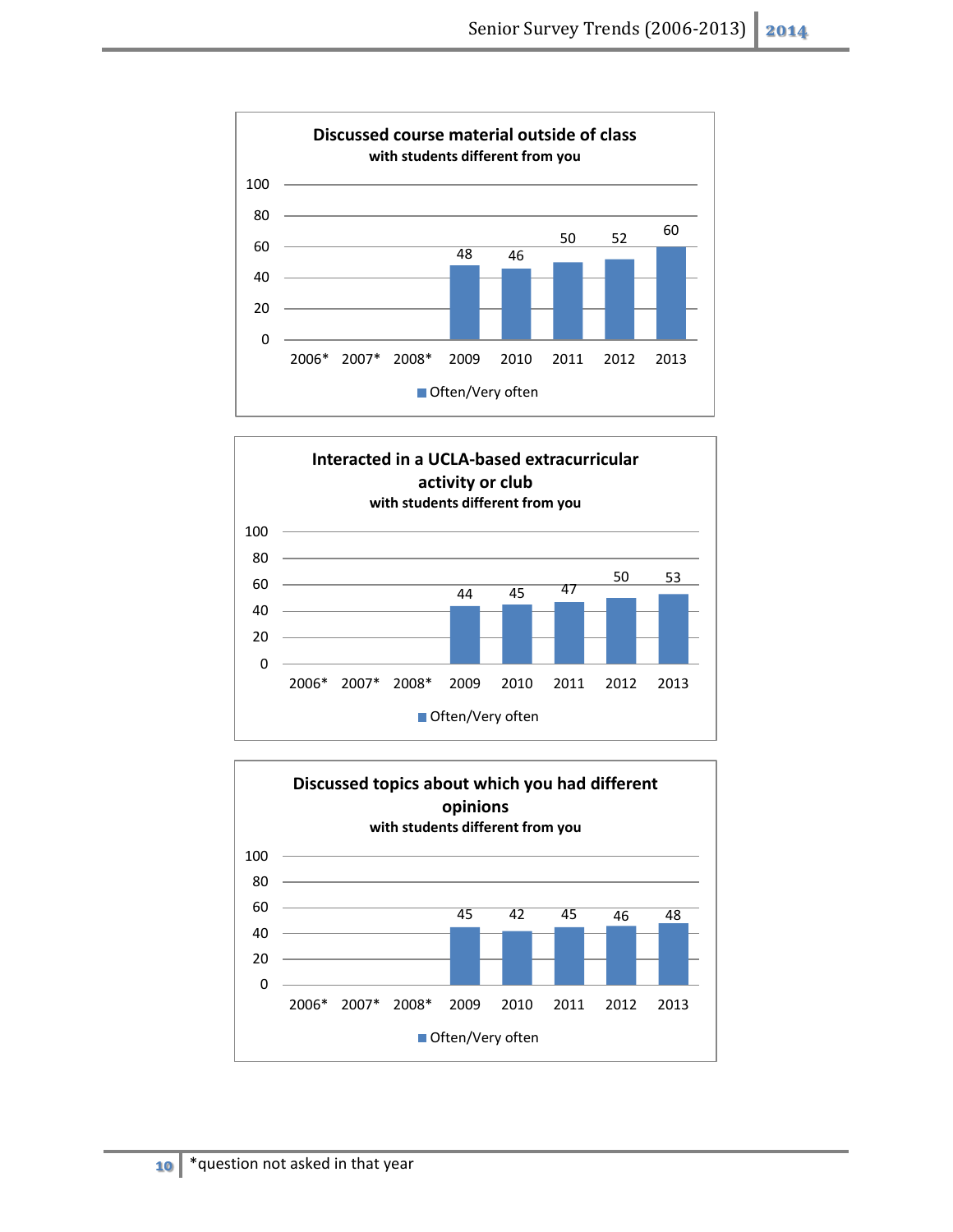

**Overall Quality of Engagement with Diverse Others**



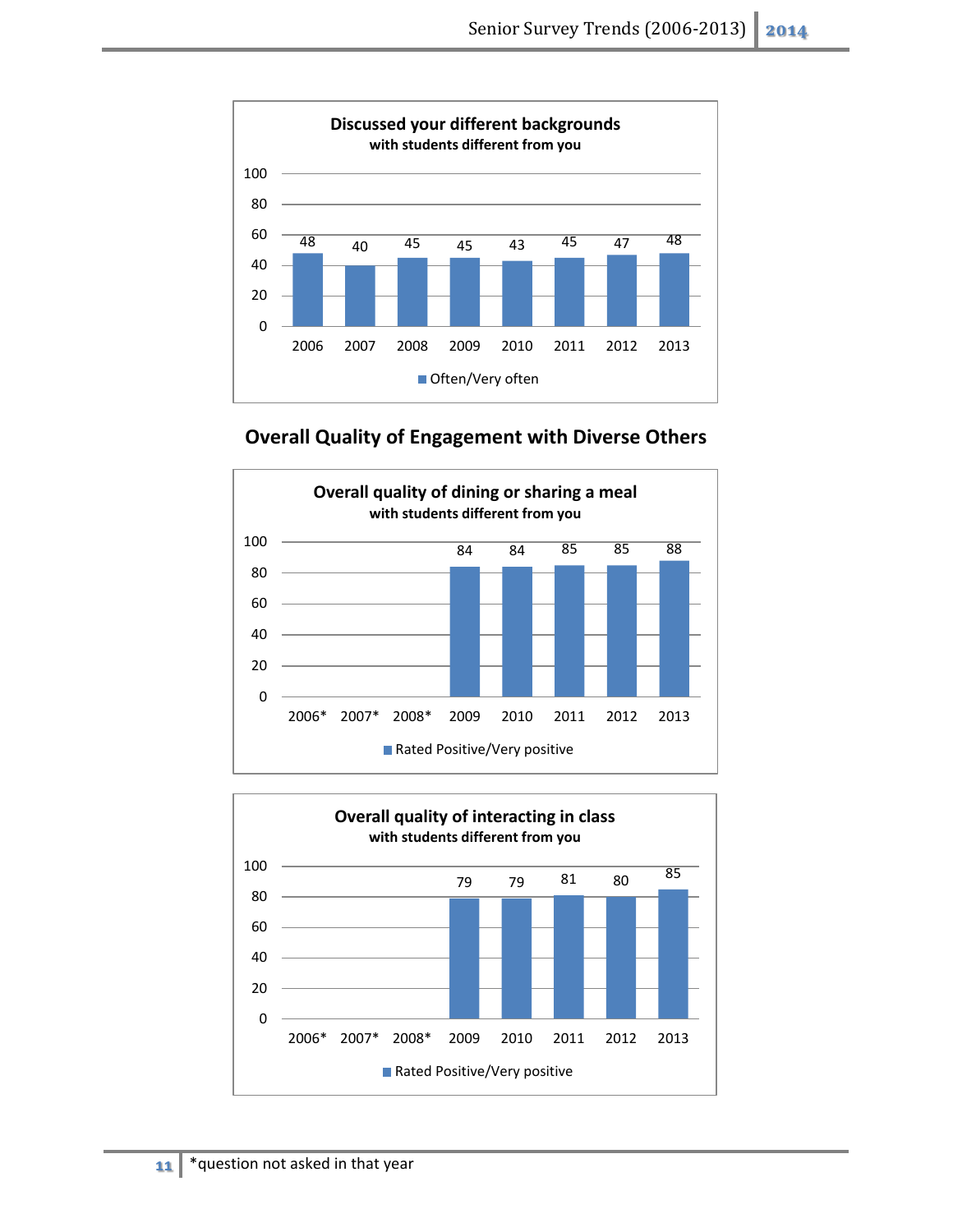



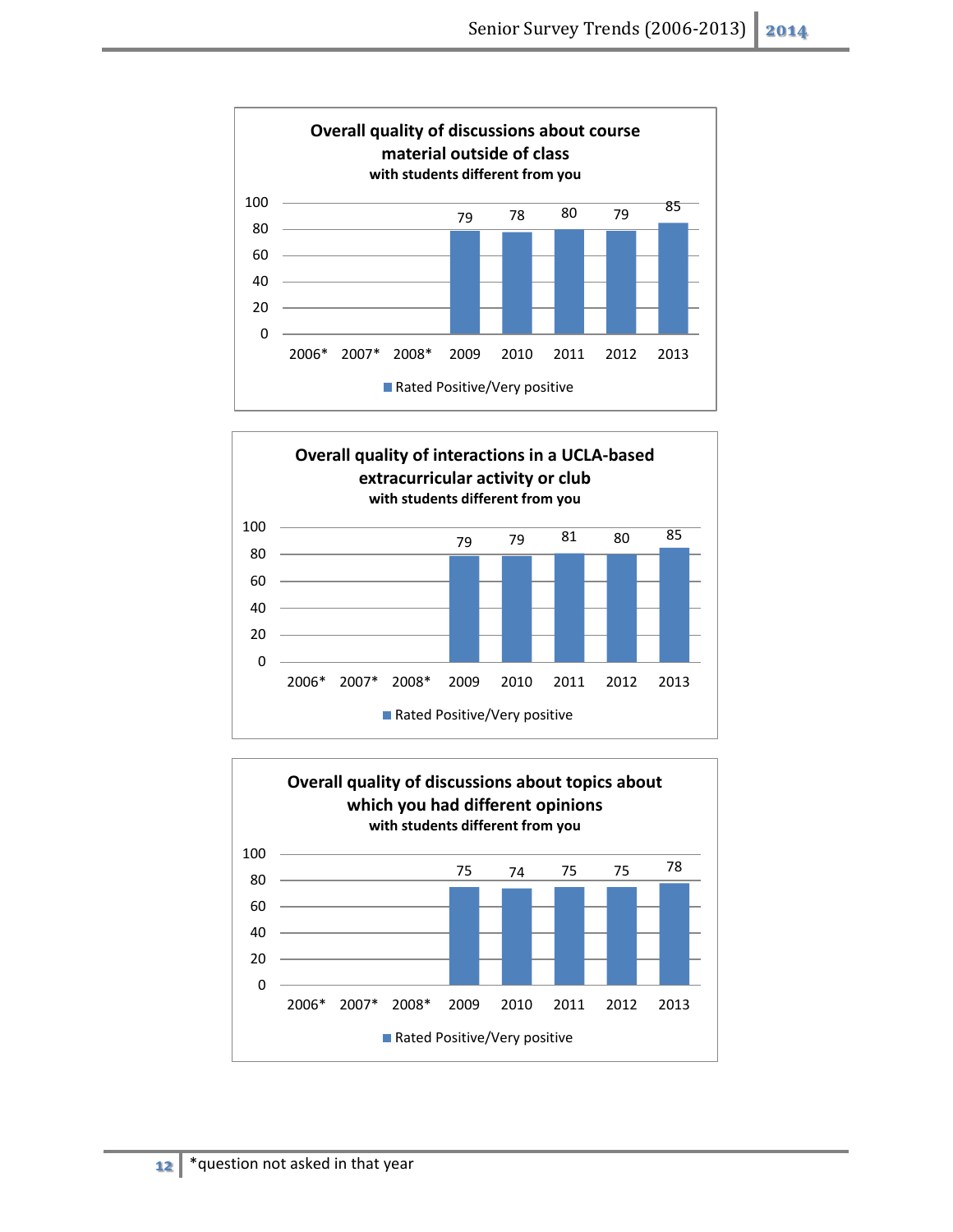**Students' Perspective on Campus Climate**

In this section, the items are asked in a five-point scale (strongly disagree, disagree, no opinion, agree and strongly agree) except for 2009. In 2009, 'no opinion' was excluded.



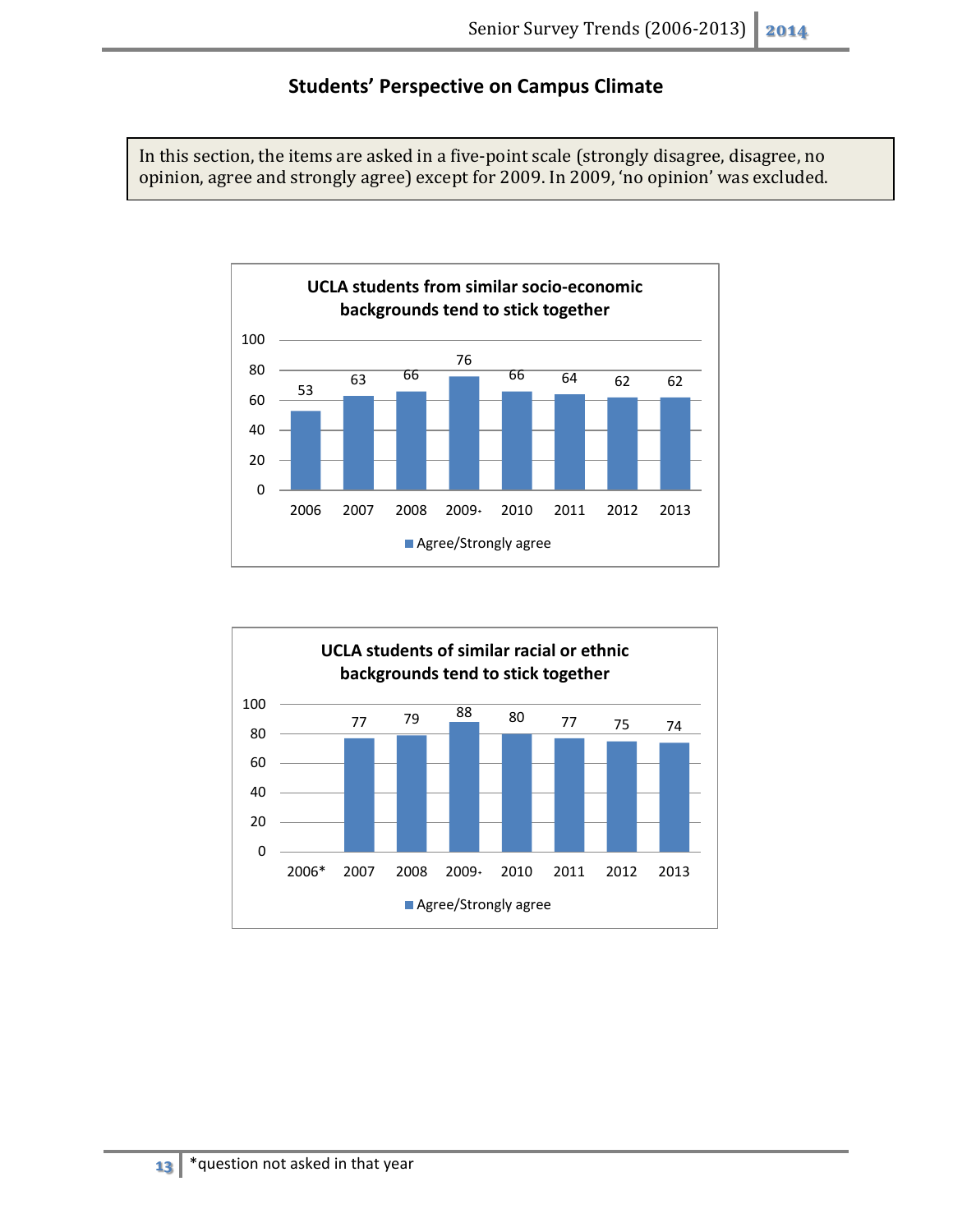